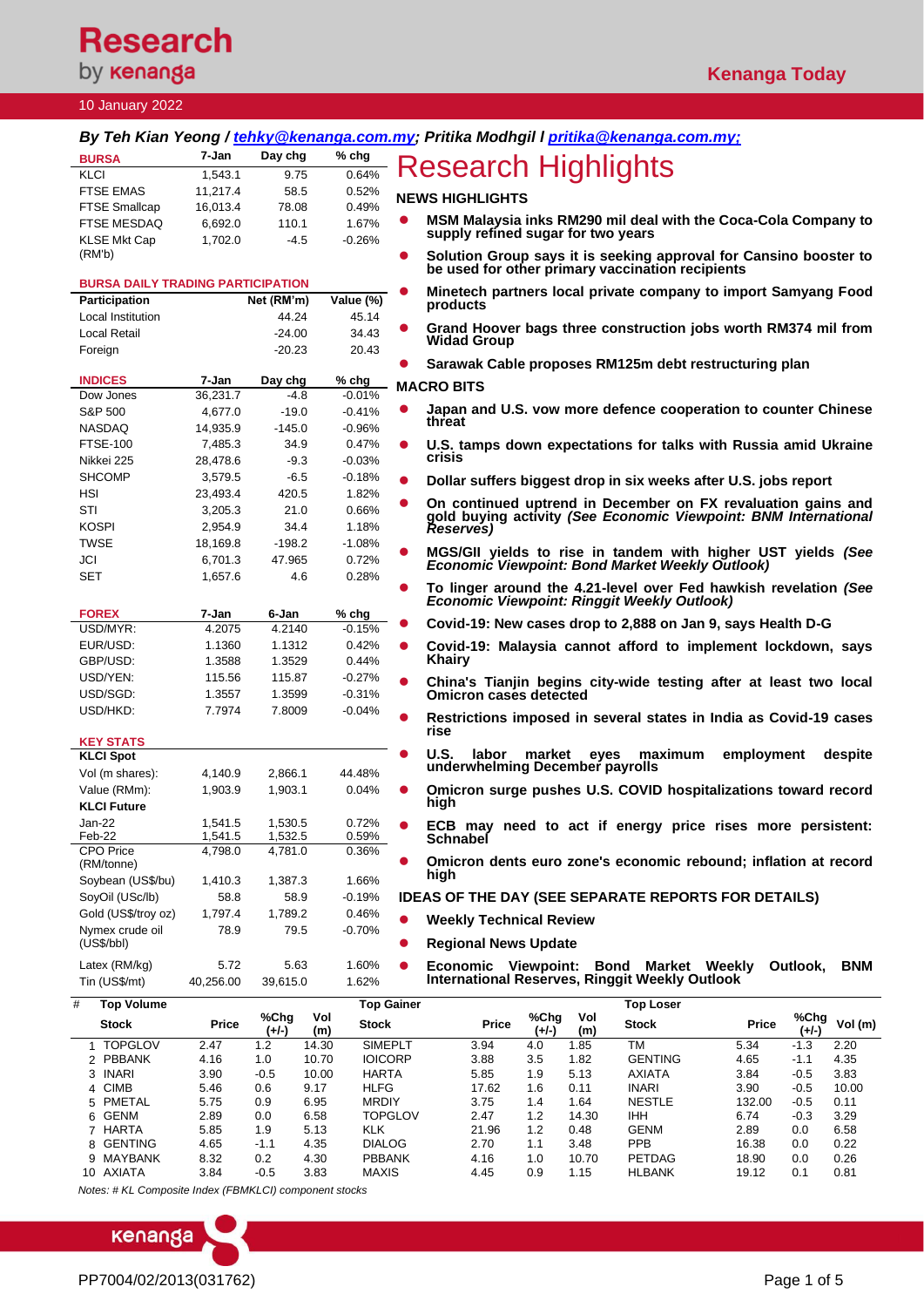### **Corporate News**

#### • **MSM Malaysia inks RM290 mil deal with the Coca-Cola Company to supply refined sugar for two years**

MSM Malaysia Holdings Bhd has secured a contract worth an estimated RM290 million to supply refined sugar to The Coca-Cola Company (Coca-Cola) for both domestic and international production. In a statement on Friday (Jan 7), the sugar refiner said the contract, won by its wholly-owned subsidiary MSM Prai Bhd, will entail supplying the ingredient to Coca-Cola Bottlers (Malaysia) Sdn Bhd. (*The Edge Market*)

### • **Solution Group says it is seeking approval for Cansino booster to be used for other primary vaccination recipients**

Solution Group Bhd, which has secured conditional approval from the Malaysian government for the Covid-19 vaccine Convidecia (Cansino) to be used as a booster shot for those who received the same vaccine previously, is now working to get Cansino to be approved as a booster for other primary vaccination recipients. "We are also working to obtain approval from the NPRA for [the] Convidecia vaccine to be used as a booster vaccine for other primary vaccines such as [Sinovac] CoronoVac," said Solution Group deputy managing director Datuk Mohd Nazlee Kamal in a statement. *(The Edge Markets)*

#### • **Minetech partners local private company to import Samyang Food products**

Engineering services company Minetech Resources Bhd is teaming up with a local private company to import and trade processed food products from South Korean food manufacturer Samyang Food Co Ltd. In a bourse filing, Minetech said its wholly owned Diman KS Chin Sdn Bhd (DKSCSB) had on Friday (Jan 7) inked a teaming agreement with Vitamin 2U Sdn Bhd (V2SB) for the trading business. *(The Edge Markets)*

### • **Grand Hoover bags three construction jobs worth RM374 mil from Widad Group**

Grand Hoover Bhd (GHB) has bagged three construction contracts worth a total of RM373.83 million from Widad Group Bhd's unit, Widad Builders Sdn Bhd, in Kelantan and Kedah. The contracts were awarded to Grand Hoover's whollyowned Pembinaan ATT Sdn Bhd (formerly known as Hoover Property Development Sdn Bhd), according to Grand Hoover's filing. The first job is a sub-contract worth RM188.8 million for the Kota Bharu-Kuala Krai highway construction project. The second is a RM110.02 million sub-contract to upgrade the Bukit Selambau water treatment plant in Kedah; the third is a RM75.01 million job to upgrade the Sungai Limau water treatment plant, also in Kedah. *(The Edge Markets)*

#### • **Sarawak Cable proposes RM125m debt restructuring plan**

Sarawak Cable Bhd (SCable) has proposed to settle its debts totalling RM124.59 million owing to AmBank (M) Bhd, Bank Muamalat Malaysia Bhd and Hong Leong Islamic Bank Bhd (HLISB) by restructuring the payment/repayment terms under the existing facilities. In a filing with Bursa Malaysia on Friday (Jan 7), the cable and wire manufacturer said it is proposing to issue redeemable convertible debt (RCD) worth RM19.16 million with an interest rate of 5% per year to AmBank and redeemable convertible Islamic debt (RCD-i) RM29.98 million with a profit rate of 5% per year to Bank Muamalat, to settle approximately RM49.14 million of the debt owed to the two lenders. *(The Edge Markets)*

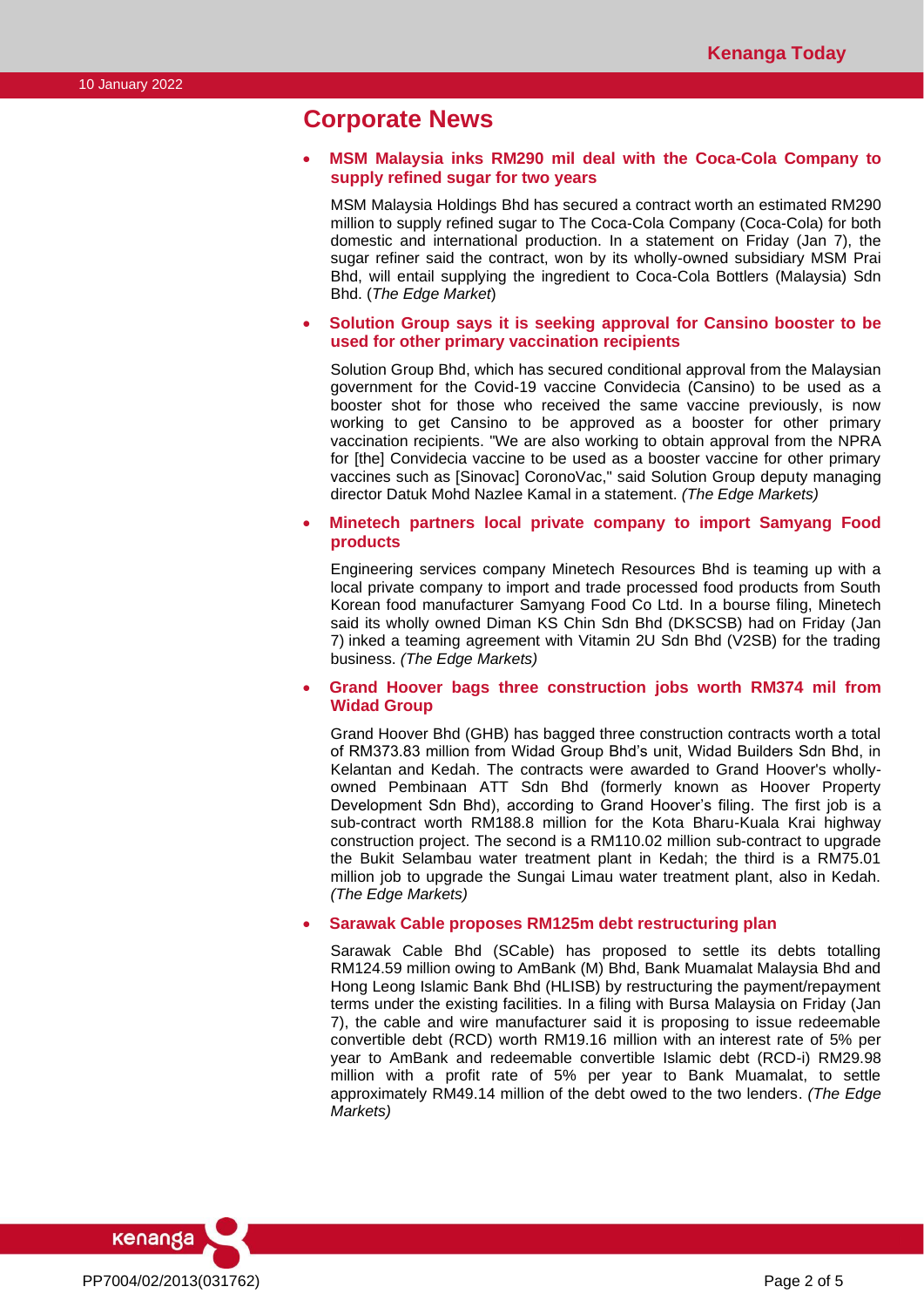# **Macro Bits**

## **Global**

- **[Japan and U.S. vow more defence cooperation to counter Chinese threat](https://www.reuters.com/world/asia-pacific/us-japan-launch-new-defense-research-development-agreement-2022-01-06/)** The United States and Japan on Friday voiced strong concern about China's growing might in unambiguous terms and pledged to work together against attempts to destabilise the region. *(Reuters)*
- ⚫ **[U.S. tamps down expectations for talks with Russia amid Ukraine crisis](https://www.reuters.com/world/us-tamps-down-expectations-talks-with-russia-amid-ukraine-crisis-2022-01-09/)** U.S. Secretary of State Antony Blinken said on Sunday he does not expect breakthroughs in U.S.-Russia security talks this week but hopes to find some common ground amid a crisis in Ukraine. *(Reuters)*
- **[Dollar suffers biggest drop in six weeks after U.S. jobs report](https://www.reuters.com/markets/europe/dollar-suffers-biggest-drop-six-weeks-after-us-jobs-report-2022-01-07/)** The dollar was on track for its biggest daily percentage drop in six weeks on Friday on the heels of the December U.S. jobs report that missed expectations, but it was still seen as strong enough to keep the Federal Reserve's tightening path intact. *(Reuters)*

## **Malaysia**

- ⚫ **On continued uptrend in December on FX revaluation gains and gold buying activity** Bank Negara Malaysia (BNM) international reserves rose marginally by USD0.2b or 0.2% MoM (Nov: 0.5%) to USD116.9b as of 31 December 2021. Sufficient to finance 7.7 months of retained imports and is 1.2 times total short-term external debt. This was attributable to an increase in foreign currency reserves, gold and other reserve assets. BNM may only start to tighten its monetary policy in the 2H22. *(See Economic Viewpoint: BNM International Reserves)*
- **MGS/GII yields to rise in tandem with higher UST yields** Domestic yields trended higher last week, as Omicron concerns remain subdued and driven by rising US Treasury yields. This follows the release of the US FOMC minutes, which indicated a hawkish Fed and potentially more aggressive monetary policy tightening on the horizon. MGS and GII yields will likely continue to rise this week, tracking an expected uptrend in US Treasury yields. Yields may also be driven higher by a stable COVID-19 situation, as domestic cases return to below the 3,000 level. *(See Economic Viewpoint: Bond Market Weekly Outlook)*
- ⚫ **To linger around the 4.21-level over Fed hawkish revelation** Even though the USD index fell to below the 96.0 mark last Friday amid a disappointing US December jobs report, the USDMYR pair may turn muted this week and is expected to trade around the 4.21 level due to lingering Omicron worries. However, the local note may face another round of sell-off if the US inflation rate spikes again, increasing the likelihood that the Fed would kick off its policy normalisation sooner. *(See Economic Viewpoint: Ringgit Weekly Outlook)*
- ⚫ **[Covid-19: New cases drop to 2,888 on Jan 9, says Health D-G](https://www.theedgemarkets.com/article/covid19-2888-new-cases-reported-jan-9-2022-says-health-dg)** New Covid-19 cases in Malaysia fell to 2,888 on Sunday (Jan 9) compared with 3,251 cases on Saturday, said Health director-general Tan Sri Dr Noor Hisham Abdullah. *(The Edge Markets)*
- ⚫ **[Covid-19: Malaysia cannot afford to implement lockdown, says Khairy](https://www.theedgemarkets.com/article/covid19-malaysia-cannot-afford-implement-lockdown-says-khairy)** Malaysia cannot afford, in the economic and welfare aspects, to implement a lockdown to curb the spread of Covid-19, Health Minister Khairy Jamaluddin said on Sunday (Jan 9). *(The Edge Markets)*

# **Asia Pacific**

- ⚫ **[China's Tianjin begins city-wide testing after at least two local Omicron cases detected](https://www.reuters.com/business/healthcare-pharmaceuticals/china-reports-165-new-covid-19-cases-jan-8-omicron-cases-reported-tianjin-2022-01-09/)** The northern coastal city of Tianjin began testing its population of around 14.0m on Sunday after at least two local cases of the highly-transmissible Omicron variant were detected, state media reported. *(Reuters)*
- ⚫ **[Restrictions imposed in several states in India as Covid-19 cases rise](https://www.reuters.com/world/india/indias-total-covid-19-cases-reach-3552-mln-health-ministry-2022-01-09/)** India reported 159,632 new COVID-19 cases on Sunday, as the Omicron variant of the coronavirus continues to spread rapidly in the country, nudging several state governments to impose fresh restrictions. *(Reuters)*

# **Americas**

- **[U.S. labor market eyes maximum employment despite underwhelming December payrolls](https://www.reuters.com/markets/us/us-employment-growth-misses-expectations-unemployment-rate-falls-39-2022-01-07/) U.S. employment** rose far less than expected in December amid worker shortages, and job gains could remain moderate in the near term as spiraling COVID-19 cases disrupt economic activity. *(Reuters)*
- **[Omicron surge pushes U.S. COVID hospitalizations toward record high](https://www.reuters.com/world/us/omicron-pushes-us-covid-hospitalizations-toward-record-high-2022-01-07/)** COVID-19 hospitalizations in the United States are poised to hit a new high as early as Friday, according to a Reuters tally, surpassing the record set in January of last year as the highly contagious Omicron variant fuels a surge in infections. *(Reuters)*

## **Europe**

- **[ECB may need to act if energy price rises more persistent: Schnabel](https://www.reuters.com/business/energy/ecb-may-need-act-if-energy-price-rises-more-persistent-schnabel-2022-01-08/)** Rising energy prices may force the European Central Bank to stop "looking through" high inflation and act to temper price growth, particularly if the green transition proves inflationary, ECB board member Isabel Schnabel said on Saturday. *(Reuters)*
- **[Omicron dents euro zone's economic rebound; inflation at record high](https://www.reuters.com/business/omicron-dents-euro-zones-economic-rebound-inflation-record-high-2022-01-07/)** Euro zone economic sentiment dropped more than expected last month while inflation hit another record high, indicating the economy is under renewed stress as surging coronavirus infections force governments to tighten restrictions. *(Reuters)*

kenanga

PP7004/02/2013(031762) Page 3 of 5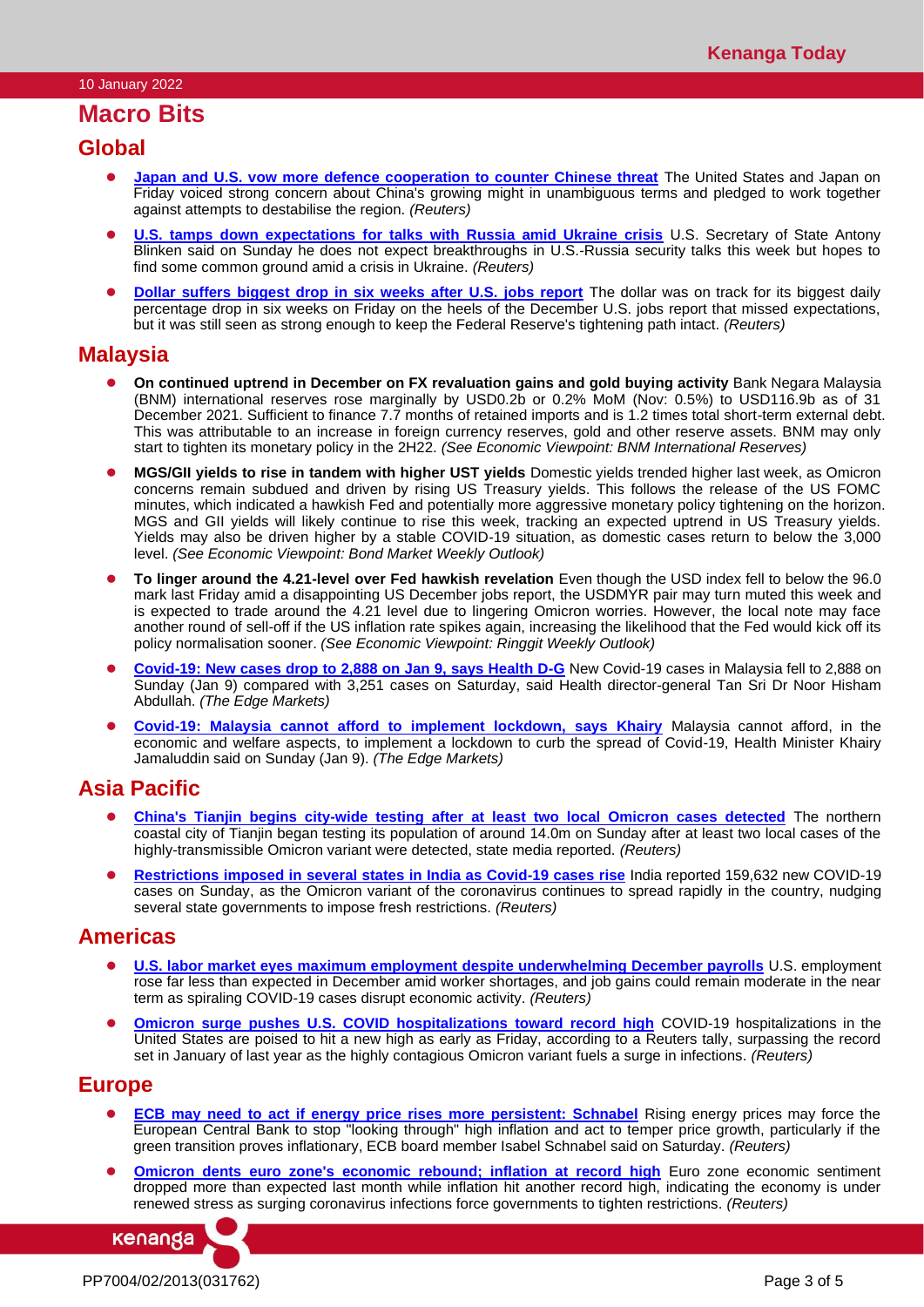# **List of Overbought Stocks (14-Day RSI>70-mark)**

| $\overline{\phantom{a}}$               |                    |                |               |        |                |
|----------------------------------------|--------------------|----------------|---------------|--------|----------------|
| NAME*                                  | <b>LAST PRICE.</b> | <b>RSI 14D</b> | <b>RSI 9D</b> | RSI 3D | <b>LOW 30D</b> |
| <b>HOCK SENG LEE BERHAD</b>            | .340               | 89.73          | 89.89         | 82.25  | .370           |
| COASTAL CONTRACTS BHD                  | 1.790              | 80.49          | 84.41         | 81.10  | .920           |
| CHIN WELL HOLDINGS BHD                 | .480               | 78.41          | 82.57         | 78.56  | .490           |
| AEON CREDIT SERVICE M BHD              | 14.920             | 76.37          | 85.36         | 98.42  | 15.120         |
| <b>BREM HOLDING BHD</b>                | .150               | 75.68          | 64.11         | 16.64  | 1.160          |
| KIM LOONG RESOURCES BHD                | .710               | 74.02          | 81.25         | 79.66  | .720           |
| DAGANG NEXCHANGE BHD                   | 0.870              | 73.62          | 83.70         | 97.89  | 0.870          |
| EVERGREEN FIBREBOARD BHD               | 0.560              | 73.23          | 77.22         | 90.63  | 0.570          |
| <b>SAM ENGINEERING &amp; EQUIPMENT</b> | 24.900             | 72.96          | 80.75         | 94.98  | 25.000         |
| <b>CUSCAPI BHD</b>                     | 0.355              | 72.39          | 76.09         | 81.00  | 0.395          |
| <b>ELSOFT RESEARCH BHD</b>             | 1.170              | 71.55          | 79.28         | 95.49  | .200           |

*\*Only for stocks with market cap >RM300m*

*Source: Bloomberg*

# **List of Oversold Warrants (14-Day RSI<30-mark)**

| <b>NAME</b>                     | <b>AST PRICE</b> | RSI<br><b>14D</b> | <b>RSI 9D</b> | RSI 3D | <b>LOW 30D</b> | <b>EXPIRY DATE</b> |
|---------------------------------|------------------|-------------------|---------------|--------|----------------|--------------------|
| MI TECHNOVATION BHD-CX          | 0.005            | 16.09             | .48           | 0.02   | 0.005          | 28/3/2022          |
| HANG SENG INDEX-IU              | 0.005            | 23.11             | 14.37         | 2.56   | 0.005          | 28/1/2022          |
| <b>BSL CORP BHD-WA</b>          | 0.235            | 26.61             | 43.45         | 84.30  | 0.140          | 11/11/2024         |
| STRAITS ENERGY RESOURCES BHD-WA | 0.055            | 28.59             | 30.47         | 38.35  | 0.050          | 10/8/2022          |

*Source: Bloomberg*

# **List of Overbought Stocks (14-Day RSI>70-mark)**

| <b>NAME</b>             | <b>PRICE</b> | RSI<br>14D | RSI<br>9D | RSI<br>3D | OW 30D. | <b>EXPIRY DATE</b> |
|-------------------------|--------------|------------|-----------|-----------|---------|--------------------|
| DAGANG NEXCHANGE BHD-CN | 0.120        | 77.19      | 81.90     | 94.77     | 0.120   | 30/8/2022          |
| ACME HOLDINGS BHD-WA    | 0.110        | 72.65      | 79.73     | 85.73     | 0.130   | 21/11/2024         |
| SERSOL BHD-WA           | 0.265        | 70.73      | 79.45     | 90.14     | 0.290   | 18/4/2023          |
| Carmen Disamples        |              |            |           |           |         |                    |

*Source: Bloomberg*